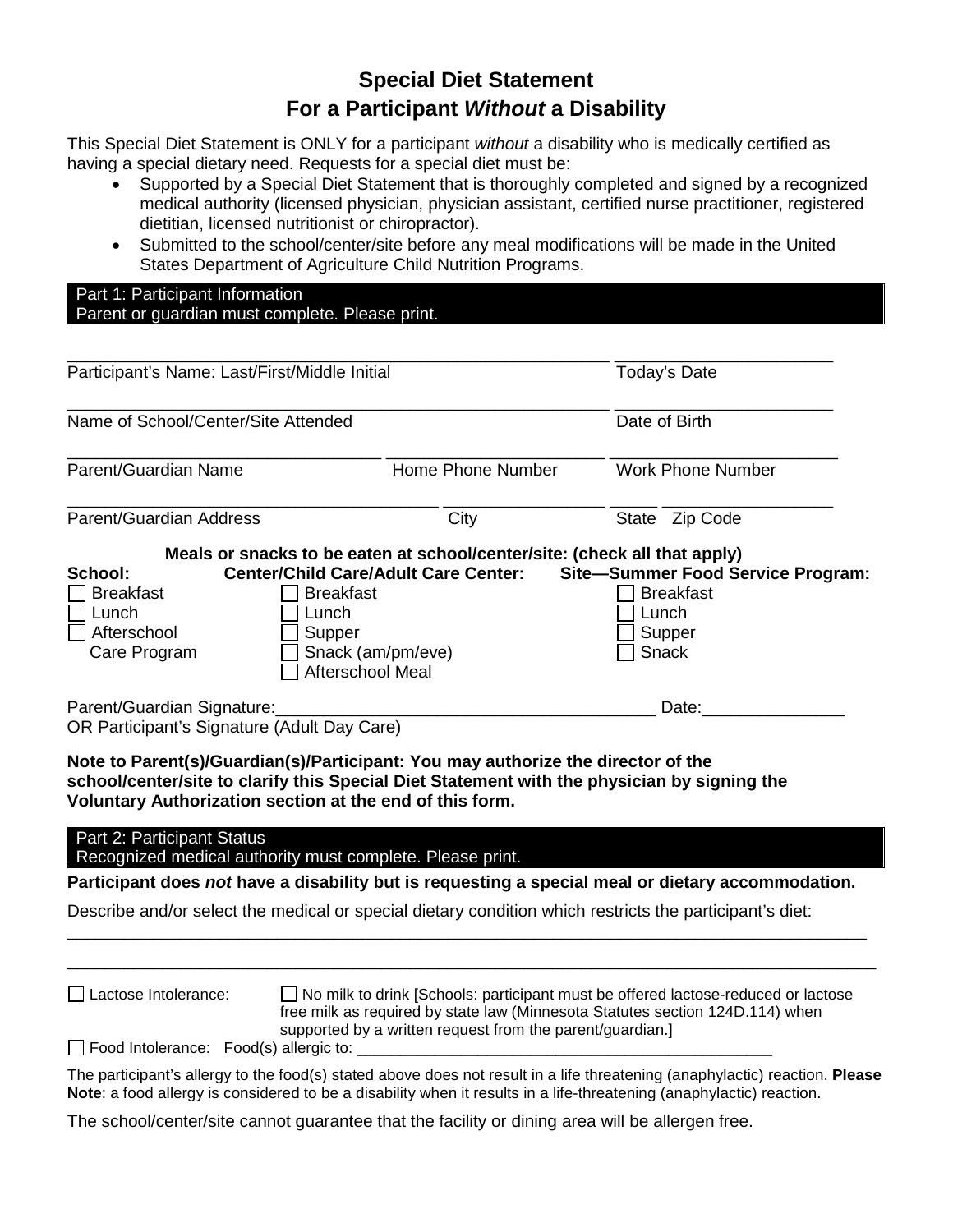Part 3: Dietary Accommodation

Foods to be omitted and foods to be substituted/Other instructions.

Recognized medical authority must complete. Please print.

#### **Foods to be omitted and substitutions**: List specific foods to be omitted **and** foods to be substituted. You May attach a sheet with additional information.

| <b>Foods to be Omitted</b>                                                                                                                                                                                                                                                                                                                                                                                                                                                                                                              | <b>Foods to be Substituted</b>                                                                                                                                                                                                                                                                                                                                                                                                    |
|-----------------------------------------------------------------------------------------------------------------------------------------------------------------------------------------------------------------------------------------------------------------------------------------------------------------------------------------------------------------------------------------------------------------------------------------------------------------------------------------------------------------------------------------|-----------------------------------------------------------------------------------------------------------------------------------------------------------------------------------------------------------------------------------------------------------------------------------------------------------------------------------------------------------------------------------------------------------------------------------|
|                                                                                                                                                                                                                                                                                                                                                                                                                                                                                                                                         |                                                                                                                                                                                                                                                                                                                                                                                                                                   |
|                                                                                                                                                                                                                                                                                                                                                                                                                                                                                                                                         |                                                                                                                                                                                                                                                                                                                                                                                                                                   |
|                                                                                                                                                                                                                                                                                                                                                                                                                                                                                                                                         |                                                                                                                                                                                                                                                                                                                                                                                                                                   |
|                                                                                                                                                                                                                                                                                                                                                                                                                                                                                                                                         |                                                                                                                                                                                                                                                                                                                                                                                                                                   |
|                                                                                                                                                                                                                                                                                                                                                                                                                                                                                                                                         |                                                                                                                                                                                                                                                                                                                                                                                                                                   |
|                                                                                                                                                                                                                                                                                                                                                                                                                                                                                                                                         |                                                                                                                                                                                                                                                                                                                                                                                                                                   |
| □ Texture Modification:<br>$\Box$ Pureed<br>$\Box$ Ground                                                                                                                                                                                                                                                                                                                                                                                                                                                                               | □ Bite-Sized Pieces □ Other (specify):                                                                                                                                                                                                                                                                                                                                                                                            |
| Other Dietary Modification OR Additional Instructions (describe). Attach specific diet order instructions:                                                                                                                                                                                                                                                                                                                                                                                                                              |                                                                                                                                                                                                                                                                                                                                                                                                                                   |
| $\Box$ whole milk $\Box$ low fat (one percent) milk $\Box$ reduced fat (two percent) milk<br>$\Box$ Infant to be served Non-Iron Fortified Infant Formula (infant under 12 months)<br>$\Box$ Infant to be served Non-Iron Fortified Infant Cereal (infant ages 4 months to first birthday)<br>$\Box$ Infant to be served: $\Box$ Nutramigen $\Box$ Pregestimil $\Box$ Alimentum $\Box$ Other Special Formula<br>Signature of Recognized Medical Authority<br>Recognized medical authority must sign and retain a copy of this document. | $\Box$ nonfat (skim) milk<br>(Kcal/ounce)                                                                                                                                                                                                                                                                                                                                                                                         |
| Recognized Medical Authority Name/Credentials (print): Network and the control of the control of the control o                                                                                                                                                                                                                                                                                                                                                                                                                          |                                                                                                                                                                                                                                                                                                                                                                                                                                   |
|                                                                                                                                                                                                                                                                                                                                                                                                                                                                                                                                         | Date: <u>Date:</u>                                                                                                                                                                                                                                                                                                                                                                                                                |
|                                                                                                                                                                                                                                                                                                                                                                                                                                                                                                                                         |                                                                                                                                                                                                                                                                                                                                                                                                                                   |
|                                                                                                                                                                                                                                                                                                                                                                                                                                                                                                                                         | Phone Number: 2000 Communication Communication Communication Communication Communication Communication Communi                                                                                                                                                                                                                                                                                                                    |
| is derived from any public assistance program, or protected genetic information in employment or in any program or activity<br>conducted or funded by the Department. (Not all prohibited bases will apply to all programs and/or employment activities.)                                                                                                                                                                                                                                                                               | Nondiscrimination statement: The U.S. Department of Agriculture (USDA) prohibits discrimination against its customers, employees,<br>and applicants for employment on the bases of race, color, national origin, age, disability, sex, gender identity, religion, reprisal and,<br>where applicable, political beliefs, marital status, familial or parental status, sexual orientation, or all or part of an individual's income |
| the contract of the con-                                                                                                                                                                                                                                                                                                                                                                                                                                                                                                                |                                                                                                                                                                                                                                                                                                                                                                                                                                   |

If you wish to file a Civil Rights program complaint of discrimination, [complete the USDA Program Discrimination Complaint Form,](http://www.ocio.usda.gov/sites/default/files/docs/2012/Complain_combined_6_8_12.pdf) found online a[t http://www.ascr.usda.gov/complaint\\_filing\\_cust.html,](http://www.ascr.usda.gov/complaint_filing_cust.html) or at any USDA office, or call (866) 632-9992 to request the form. You may also write a letter containing all of the information requested in the form. Send your completed complaint form or letter to us by mail at U.S. Department of Agriculture, Director, Office of Adjudication, 1400 Independence Avenue, S.W., Washington, D.C. 20250-9410, by fax (202) 690-7442 or email at [program.intake@usda.gov.](mailto:program.intake@usda.gov)

Individuals who are deaf, hard of hearing, or have speech disabilities and wish to file either an EEO or program complaint please contact USDA through the Federal Relay Service at (800) 877-8339 or (800) 845-6136 (in Spanish).

 by email. If you require alternative means of communication for program information (e.g., Braille, large print, audiotape, etc.) please Persons with disabilities who wish to file a program complaint, please see information above on how to contact us by mail directly or contact USDA's TARGET Center at (202) 720-2600 (voice and TDD).

USDA is an equal opportunity provider and employer.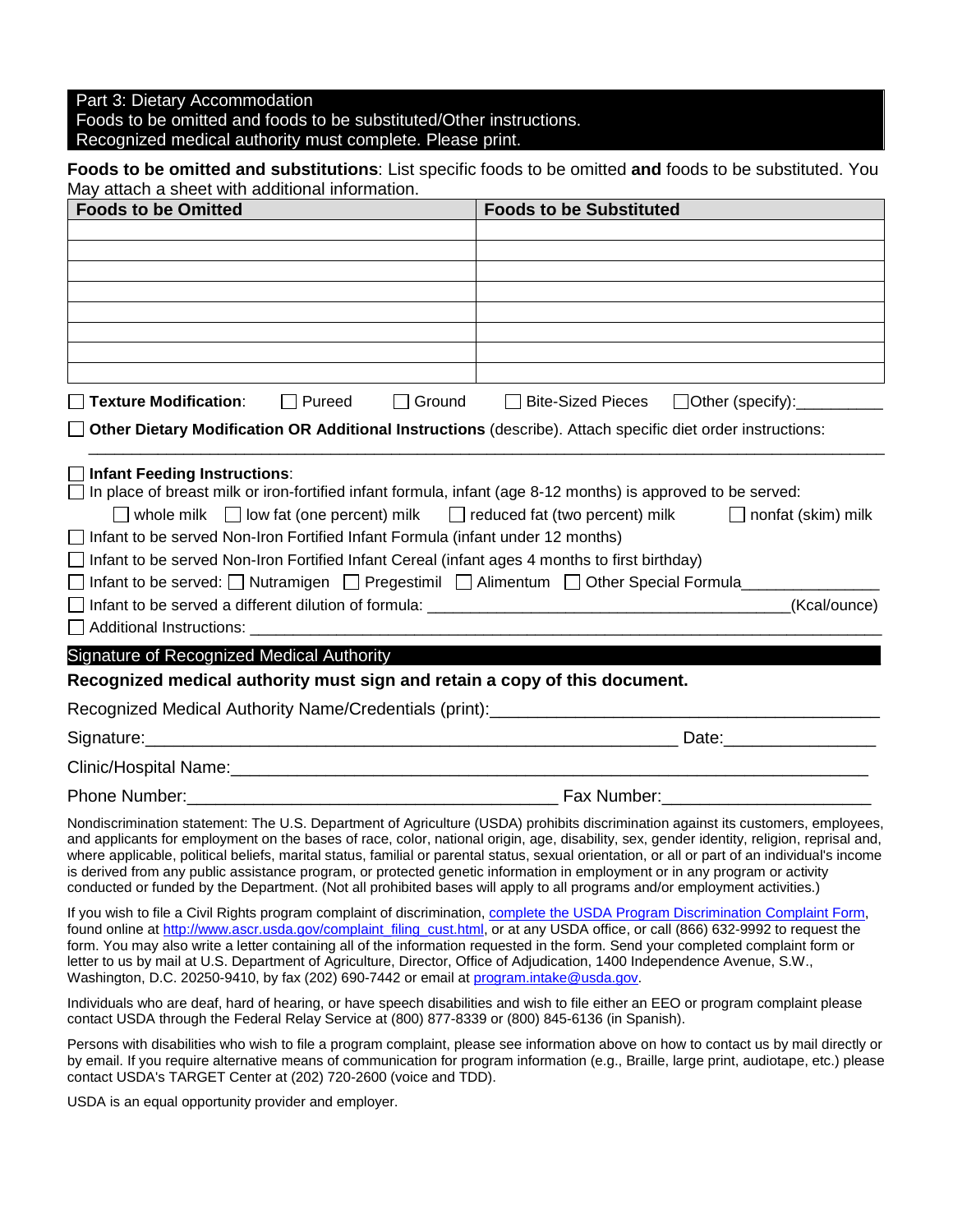# **Special Diet Statement Guidance (For a Recognized Medical Authority)**

#### **Definition of "Disability"**

 program or activity receiving federal financial assistance, solely on the basis of their disability. Therefore, substitutions to the meal pattern, or modifications to a food item, are required for those participants with disabilities who are unable to consume the regular program meals. The provisions requiring substitutions or modifications for persons with disabilities respond to the federal requirements under Section 504 of the Rehabilitation Act of 1973 and the regulations that implement that law (7 CFR 15b) which provide that no otherwise qualified individuals shall be excluded from participation in, be denied benefit of, or subjected to discrimination, under any

#### **Definition of "handicapped person" from 7 Code of Federal Regulations 15b.3:**

The definition of "handicapped person" is provided in 7 CFR 15b.3(i):

(i) *"Handicapped person" means any person who has a physical or mental impairment which substantially limits one or more major life activities, has a record of such an impairment, or is regarded as having such an impairment.* 

The parts of the definition of "handicapped person" shown in bold print are further defined in 7 CFR 15b.3(j) through 15b.3(m).

- *heart disease; diabetes; mental retardation; emotional illness; and drug addiction and*  (j) *"Physical or mental impairment" means (1) any physiological disorder or condition, cosmetic disfigurement, or anatomical loss affecting one or more of the following body systems: Neurological; musculoskeletal; special sense organs; respiratory, including speech organs; cardiovascular; reproductive; digestive; genitourinary; hemic and lymphatic; skin; and endocrine; or (2) any mental or psychological disorder, such as mental retardation, organic brain syndrome, emotional or mental illness, and specific*  learning disabilities. The term physical or mental impairment includes, but is not limited *to, such diseases and conditions as orthopedic, visual, speech, and hearing impairments; cerebral palsy; epilepsy; muscular dystrophy; multiple sclerosis, cancer; alcoholism.*
- (k) *"Major life activities" means functions such as caring for one's self, performing manual tasks, walking, seeing, hearing, speaking, breathing, learning and working.*
- (l) *"Has a record of such an impairment" means has a history of, or has been misclassified as having, a mental or physical impairment that substantially limits one or more major life activities.*
- limits major life activities only as a result of the attitudes of others towards such (m) *"Is regarded as having an impairment" means (1) has a physical or mental impairment that does not substantially limit major life activities but that is treated by a recipient as constituting such a limitation; (2) has a physical or mental impairment that substantially impairment; or (3) has none of the impairments defined in paragraph (j) of this section but is treated by a recipient as having such an impairment.*

#### **Food Allergies and Intolerances**

 a person with a disability. However, when in the physician's assessment, the allergy to the food have a disability and substitutions prescribed by the physician must be provided. Requests for food substitutions due to a food allergy (non-life threatening) or due to a food intolerance will be Generally, a participant with a food allergy(ies) OR a food intolerance(s) is not considered to be could result in a life-threatening reaction (anaphylactic reaction), the participant is considered to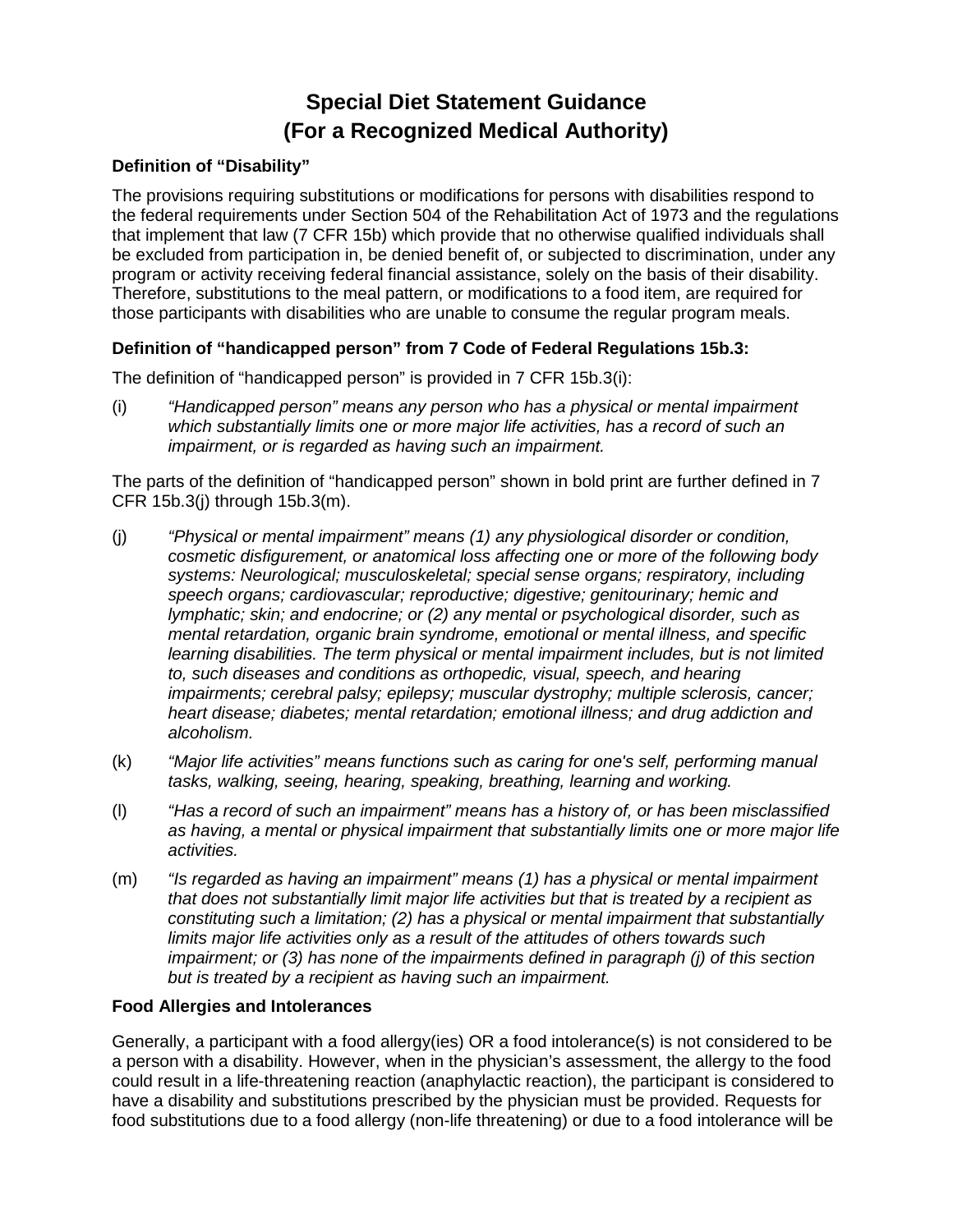to accommodate reasonable requests for food substitutions but is not required to do so. evaluated by a school/center/site on a case-by-case basis. A school/center/site is encouraged

### **Participant** *Without* **a Disability**

 substitutions or modifications for a participant without a disability. However, substitutions may Substitutions may be made for a participant who is unable to consume a food item because of a medical or other special dietary need but who does not meet the definition of a "handicapped person" in 7 CFR 15b. Sponsors are encouraged, **but not required**, to provide food be made on a case-by-case basis when supported by a statement signed by a licensed physician or recognized medical authority. In Minnesota, a recognized medical authority includes a: licensed physician, physician assistant, certified nurse practitioner, registered dietitian, licensed nutritionist and chiropractor.

Participants who are overweight or have elevated blood cholesterol generally are not considered to have a disability and sponsoring authorities are not required to make substitutions for them.

 managed within the normal program meal service when a variety of nutritious foods are made In most cases, the special dietary needs of a person who does not have a disability may be available and the "offer versus serve" provision (if applicable) is utilized to maximize a participants choices. Whenever a food substitution(s) can be provided within the framework of the regular meal pattern, a Special Diet Statement is not needed.

## **Special Diet Statement (for a participant** *without* **a disability)**

The Special Diet Statement for a participant *without* a disability must include:

- 1. An identification of the medical or other special dietary need which restricts the participant's diet.
- 2. The food or foods to be omitted from the participant's diet, and the food or choice of foods that may be substituted.

The statement does not have to be renewed each year as long as there are no changes.

### **State Law on Lactose Intolerance (for School Nutrition Programs)**

 School Breakfast Program and receives a written request from a parent/guardian shall make The responsibility of a school food authority to provide substitutions for any child with lactose intolerance is specified in state law (Minnesota Statutes section 124D.114). Under this law, a school district or nonpublic school that participates in the National School Lunch Program or available:

- Lactose-reduced or lactose-free milk; or,
- Milk fortified with lactase in liquid, tablet, granular or other form; or,
- Milk to which lactobacillus acidophilus has been added.

The school is **not allowed** to substitute juice (fruit or vegetable) or any soy- or rice-based beverage that is not nutritionally equivalent to cow's milk for a participant who is lactose intolerant.